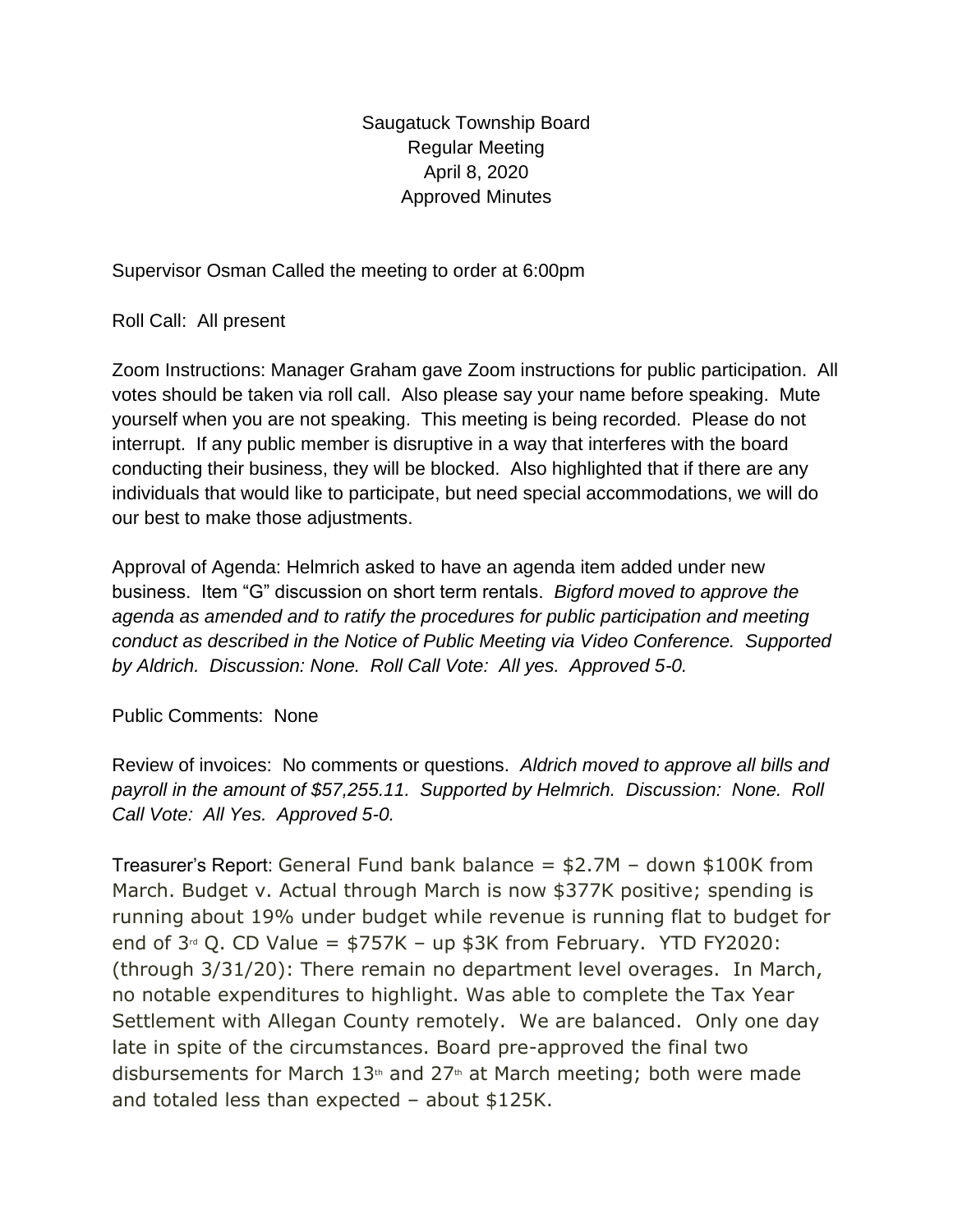Approval of Minutes:*Helmrich moved to approve the March 11, 2020 Regular Meeting minutes as presented. Supported by Marcy. Discussion: Bigford clarified that Helmrich helps proofing the minutes. Roll Call Vote: All Yes. Approved 5-0 Aldrich moved to approve the March 17, 2020 Special Meeting minutes as* 

*presented. Supported by Helmrich. Discussion: None. Approved 5-0*

Correspondence: Letter from Scott Bosgraaf regarding the Fire District's review of North Shore's lot #15. No comments or discussion on the letter.

Administrative Policy Handbook: Osman- Graham has worked really hard on this and he has made some changes since the last meeting. To me they look really satisfactory. Aldrich thanked Graham for all of his work and thinks it looks great. Marcy -agreed. *Helmrich moved to approve the adoption of the Administrative Policy Handbook as presented. Supported by Marcy. Discussion: None. Roll Call Vote: All Yes. Approved: 5-0* 

Proposed FY 2020-2021 Budget: Osman- Graham has been working very hard on this. I have been involved in the process and have provided him with feedback. Tonight we will not be taking action, but only reviewing the budget and providing feedback. Graham- time line- this process started with the board establishing some goals/priorities in December. On February 12 the township board adopted the Saugatuck township 2020 goals. Staff used those goals in preparing the budget for this fiscal year. Now in April we are presenting the first draft of the FY 2020-2021 Proposed Budget. Looking for feedback and discussion; not action. Staff will look to incorporate that feedback the best they can and bring back a second draft in May. At that point the board can adopt a tenative budget or give more feedback and again incorporate those requests. Once a tentative budget is adopted, staff will do the necessary noticing and schedule a public hearing for the next meeting. Goal is to have everything ready by June. Changes to this year's budget: Traditionally the township's budget has been focused on line item detail. It's great but difficult for those unfamiliar with the budget difficult to understand. Explained how the budget is now broken down into the Introduction, the Policy and Planning, the Financial Plan Overview and the Line Item detail. There is also an Additional Information section. Graham explained governmental accounting and how funds work within a budget.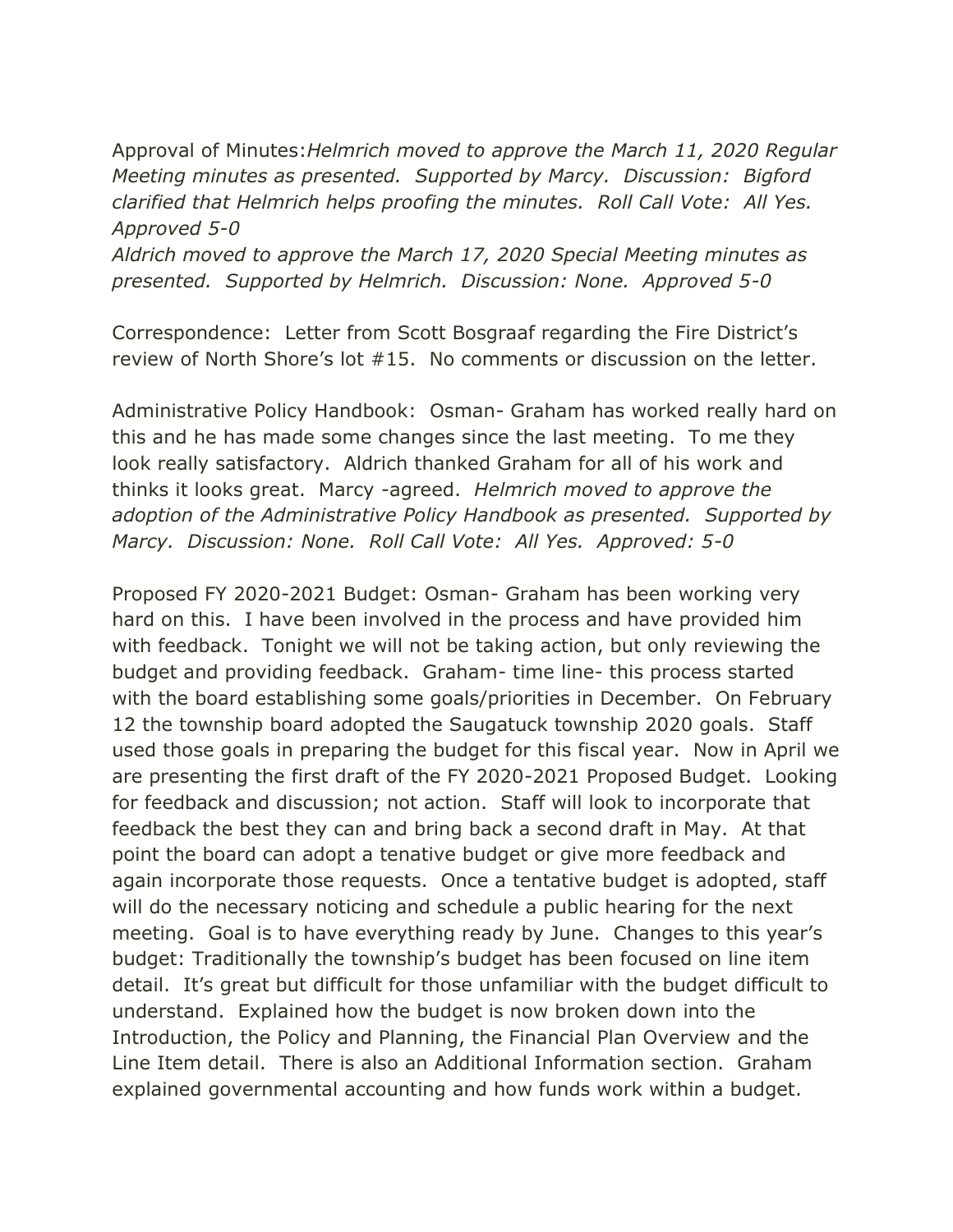Funds can not be used for things that they are not slated for. Our budget is made up of many different funds. General fund - provides much of the statutorily required services as well as limited discretionary services. The township has 3 primary sources of revenue: property taxes, state revenue sharing and permitting fees. Note the total revenue for this year is about 60K less than in previous years. That's mostly due to less transferring from other funds. The impacts of Covid 19 will likely negatively impact the township's revenues. General Fund expenditures - notable expenses for FY 2020/2021 - it is proposed to take 50K from the general fund to continue to pay down the unfunded liabilities associated with the MERS pension program. The proposed General Fund budget is very lean this year due to this time of uncertainty. Asks the board to provide direction in cutting expenses and/or increasing revenue. Road Fund - notable expenses: 2020/2021 road projects, updating the Road Plan to prepare for millage planning, and next steps in regards to Lakeshore Drive. Cemetery Fund notable expenses: upgrades and repairs to the cemetery shed, painting cemetery signs, millage planning, planting flowers and reviewing rules and regulations. Ambulance Fund: this one will likely need to be amended once the board considers the recommendation from the Emergency Services Committee. Sewer Debt Fund: the township currently has outstanding bonds which are used to pay for the development of the township's sewer system. It's estimated that these bonds will be retired at the end of 2022. Capital Projects Funds: preventative maintenance on the trails that are already constructed in the township not likely to exceed \$10K. Parks Project Fund: Repairs and upgrades to the River Bluff Park shelter and to the fence at the Dog Park. Water Projects Fund: continuing the water service line inventory, some legal work in regards to the Township's water agreements, a rates study asset management plan, updated utility maps. Many of these are estimates and we will have a better understanding of actual cost in May. Conclude with 4 major points. 1. This budget is based on the goals that the board adopted in February. 2. The impacts of Covid 19 to this budget are unknown at this time, though much tracking and work is being done in this area. 3. The message or summary of this budget is planning for the future. 4. There is some tension between service level expectations and the actual capacity of our organization. Would like to see board direction in regards to this. Questions? Helmrich - expressed his deep gratitude to Graham for transforming the budget into something that is transparent and understandable. What is the process and time line we need to be aware of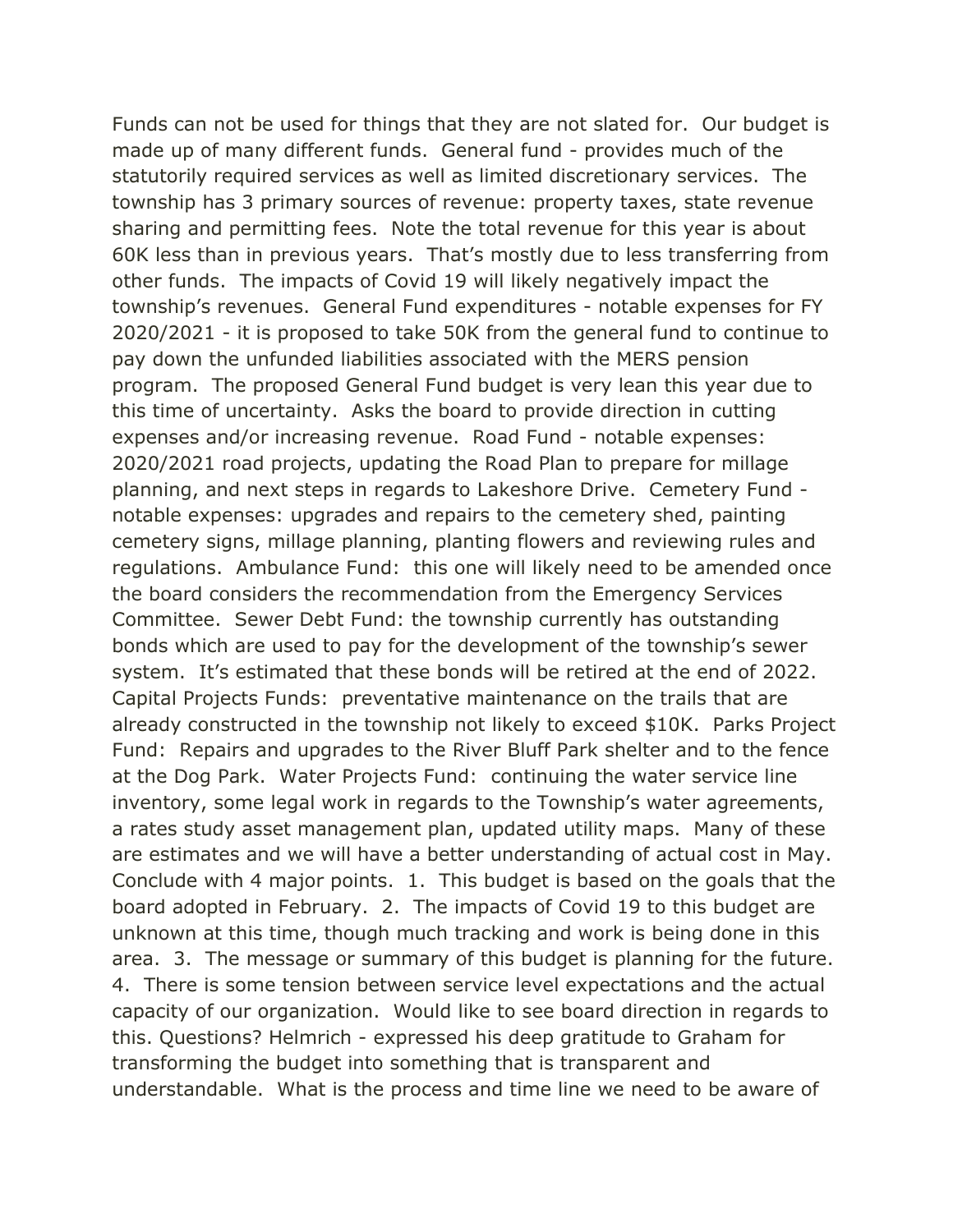since the current cemetery fund millage expires at the end of this year? Graham - we can collect the current cemetery millage through the end of 2020. Next year we would need a renewal to be able to collect millage. We will likely need to be doing some serious millage planning the middle of this year to look to get that on the ballot early next year. Helmrich - on page 85 - the \$62K transfers from fund balance; is that the same as last year? Graham - no it's the combination of both the transfers from fund balance and other funds. There is \$50K to pay down the MERS and \$12K for the Cemetery Sexton. Helmrich - are you proposing additional contibutions to the MERS pension plan or just maintaining the already higher level established last year? Graham - just maintaining the already higher level. Helmrich - do we need to budget more for the next fiscal year for the replacement of the server? Graham - I anticipate we will be able to handle that with this year's budget. Helmrich - on page 102 of the packet - just a correction - discrepancy between \$3K and \$2K. Marcy - no questions. Graham has done a fantastic job. Bigford - pleasantly surprised at how user friendly this budget is. The narrative is so helpful. None of this was of any surprise as Graham has done a great job of keeping us apprised of all of these situations. Osman - Griffin has done a great job with the budget. He has made lemonade from lemons. Helmrich - question: if any board members, individually or collectively would like to see an item in the new budget, what would the process be for that? Osman - there is tension between the expectations and the actual revenue. This is an issue that we will need to discuss in the coming year. If we want to add something we will need to cut something. Graham- would be happy to sit down with anyone to discuss what is included in this budget. If board members would like to have something added to the budget, that will have to coincide with an equal cut. That should be done in an open meeting. Osman - this would be appropriate to do at the May meeting or at a special meeting. Helmrich will sit down with Graham to see if his possible requests are already included in the budget. Suggests that we funnel other requests to Osman and Graham and set a special meeting if agreeable or deal with it at the May meeting. Osman - we could talk about some of these things tonight. Graham- there is really no room in this budget for "wish list" items. Is happy to discuss what is included already and if there is any way to make requests happen. Requests will be forwarded to Osman and Graham.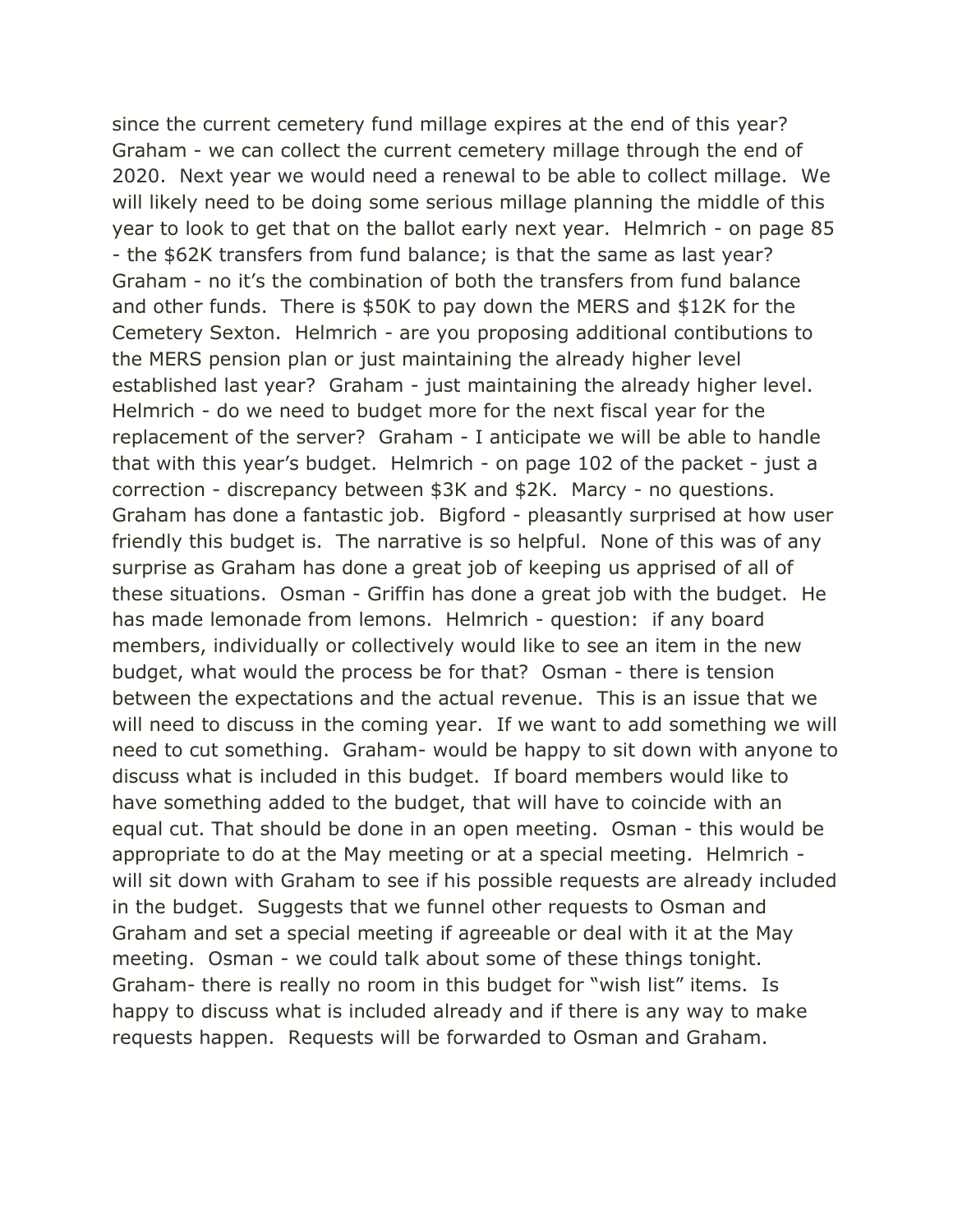April 2020 Budget Amendment Requests: these amendments are a result of one-time situations unknown at the time of the original budget process. Computer server replacement - the server crashed on March 10, 2020. It is patched temporarily patched, but it is recommended that it be replaced in FY 2019-2020.

Water debt fund transfer - there is a cash balance of approximately \$25K in the Water debt fund. All of the water debt has been retired. That money can be transferred to the water project fund where it can be utilized for future water projects.

*Marcy moved to approve the requested April 2020 Budget Amendments, as submitted, and authorize the Township Manager to proceed with the Water Debt Fund (365) transfer and the purchase of a replacement computer server. Supported by Aldrich. Discussion: Marcy - we really need the new server. Roll Call Vote: All yes. Approved 5-0.*

Cubbage Construction LLC - Connection Fee Agreement: Osman - This is a very similar situation to another that we had recently involving allowing paying connection fees over time. The agreement has been drawn up by legal counsel for us to approve or not. *Helmrich moved to approve the proposed connection fee agreement, as presented, and authorize the Township Supervisor and Township Clerk to execute the agreement with the applicable parties. Supported by Marcy. Discussion: none. Roll Call Vote: All yes. Approved 5-0*

2020 Road Projects: Graham - Bids were opened by the Allegan County Road Commission late fall/early winter last year. They recommended acceptance of the low bid received from Michigan Paving and Materials in the amount of \$300,309.20. This bid amount does not include the cost of the Riverside Road/Dugout Road project. *Bigford moved to approve the acceptance of the low bid received from Michigan Paving and Materials in the amount of \$300,309.20 for the projects outlined in the attached 2020 Bid Tabulation Spreadsheet and authorize the issuance of checks up to that amount without further board action to allow for more timely payment of the applicable contractors. Supported by Aldrich. Discussion: none. Roll Call Vote: all yes. Approved 5-0.*

2021 Road Projects: Graham - there is a brief update regarding the 60th Street project included in the memo. Before you all are the amendments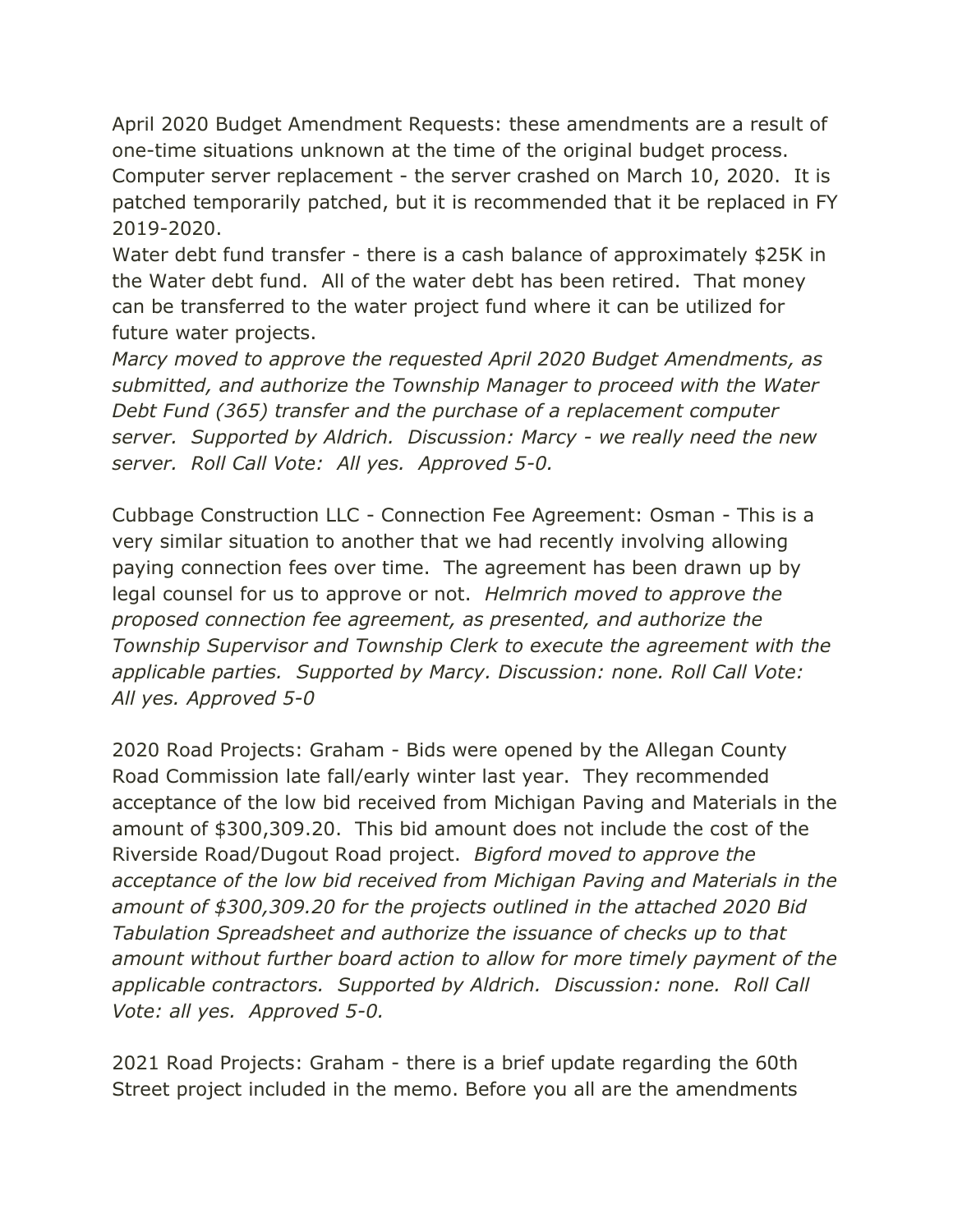that were requested to be produced for 2021 local road projects. The Road Commission is working to work farther ahead with this process which tends to help lower bid prices. That is the reason why we have 2020 and 2021 here together. *Marcy moved to approve the 2021 local road project work orders, as presented, and authorize the Township Supervisor and Township Clerk to sign and return them to the Allegan County Road Commission. Supported by Bigford. Discussion: none. Roll Call Vote: all yes. Approved 5-0.* 

Letter of Gratitude: Osman - we have been going through a really hard time. There are many people who are working because they have to be working. We want to provide a short letter signed by Graham, supported by the board to these departments expressing gratitude for their work in these hard times. The letter is in the packet. It is brief. Its a nice gesture on behalf of the township. Aldrich - Chief Janik is working on finding and distributing PPE for the County. People have really stepped up and donated. *Aldrich moved to authorize the Township Manager to sign and send the Letter of Gratitude (COVID-19) on behalf of the Township Board to the identified organizations. Supported by Helmrich. Discussion: Marcy thanked Graham for drafting this letter. Roll Call Vote: all yes. Approved 5-0.* 

## Short Term Rentals:

Helmrich - looking for clarification and feedback from Osman and Graham on this issue. The City of Saugatuck and the City of the Village of Douglas have both issued resolutions to amend short term rental policy during the COVID-19 pandemic. Osman - I think they were just notices put together by the managers with the Sheriff. Short term rentals are not considered essential services. We do have a couple of short term rentals that are housing individuals considered essential workers. Aldrich - has this been a problem recently? Osman - I think this has mainly been a problem with "party houses". It is not up to the township to rule on what is considered essential or not. That is why the two cities worked so closely with the Sheriff's department on the notices. Helmrich- were the notices sent to any short term rental operations or were they just posted publicly? Osman - The City of Saugatuck sent notices to owners and managers by email. Helmrich - do we know how much labor would be associated with this if the township decided to do the same? Osman - depending on how the township's database is set up; it could take a long time. I do not know how many short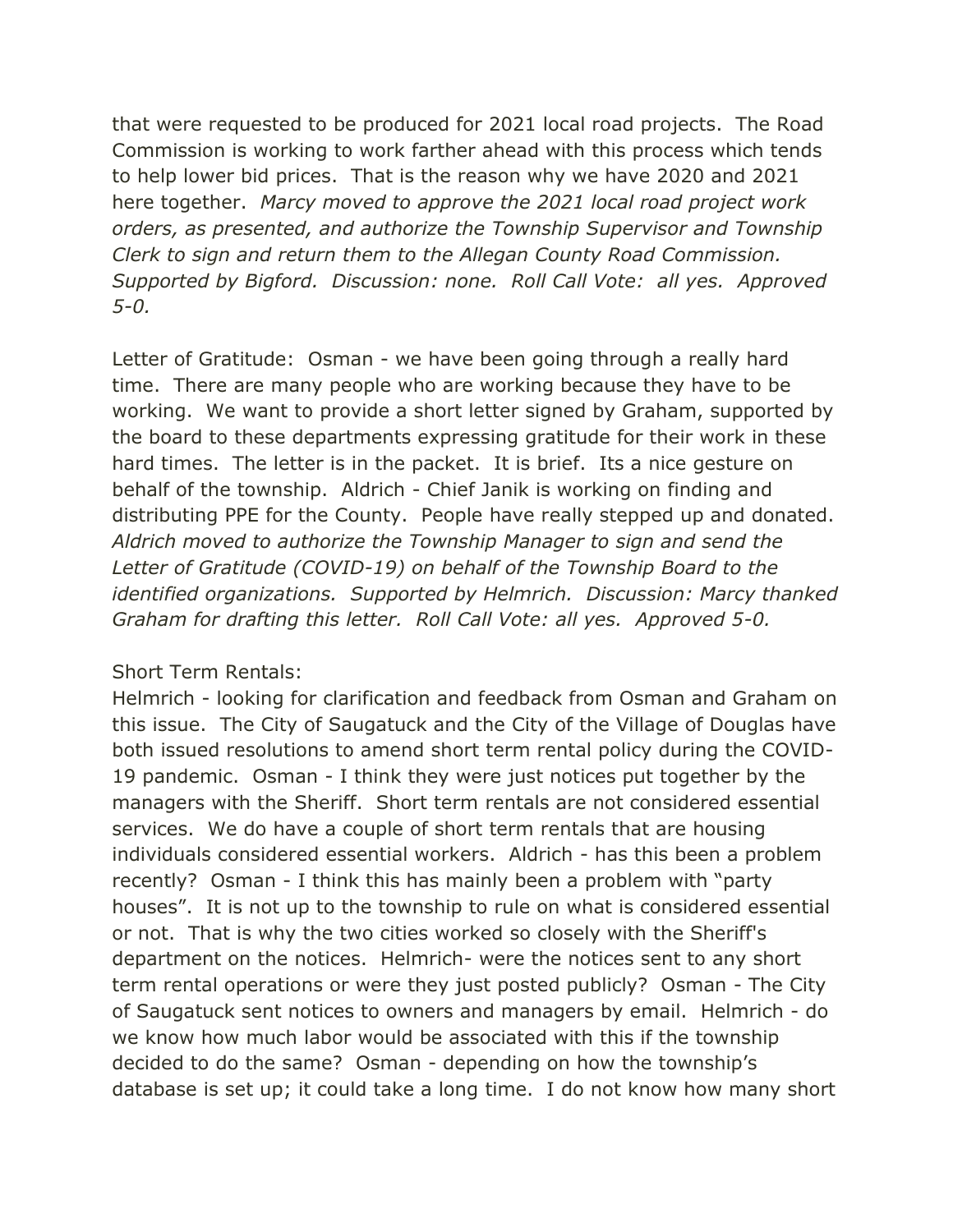term rentals we have in the township. With everything going on recently, short term rental database has not been a priority. Aldrich - the Governor has made her executive order. Is not in favor of sending an official notice to every owner/manager as it could be really time consuming. Maybe we could just put something on our website. Osman - we could use something really similar to the notices that the Cities used to post on the website or to emailblast. Does not want Graham to spend hours and hours of time on this as he is very busy with the budget. Helmrich - supports putting together a notice and posting it on the website and sending it to the e-blast list of people. At least we will have gone on record. Bigford - have we had any complaints regarding people renting short term rental properties for vacation purposes since COVID-19? Graham/Helmrich - no. Bigford - if we do have complaints, what is the procedure we should use? Graham - you should use the language from the email I sent on Monday. I spoke with Undersheriff Larsen on Monday about this issue and he informed me that short term rental violations are being treated like any violations of the Governor's executive order. So folks with complaints should contact law enforcement. Direct them to use non-emergency numbers unless it is an emergency, then dial 911. Aldrich - has received a few calls about violations. We need to direct all calls to law inforcement, correct? Osman - yes. Graham- any questions can be directed to me as well and I will forward the notice to board members when complete. *Helmrich moved to direct the Township Manager to draft a statement relative to short term rentals during the COVID-19 situation similar to the ones posted by the two cities. This statement will be posted on our website and sent through our e-blast system, and shared with each board member. Supported by: Marcy. Discussion: none. Roll Call Vote: all yes. Approved 5-0.*

Planning Commission: Did not meet in March.

Road Commission: Marcy- Graham covered everything earlier. Graham, do you have anything else to add? Graham: just the 2020/2021 material already covered. Lakeshore Drive- progress is being made slowly.

Fire Board: Aldrich - March was a record breaking month total of 66 calls. EMS calls were 58% of the volume. There were 4 illegal burns and one grass fire. Motor vehicle incidents are really low right now due to the "stay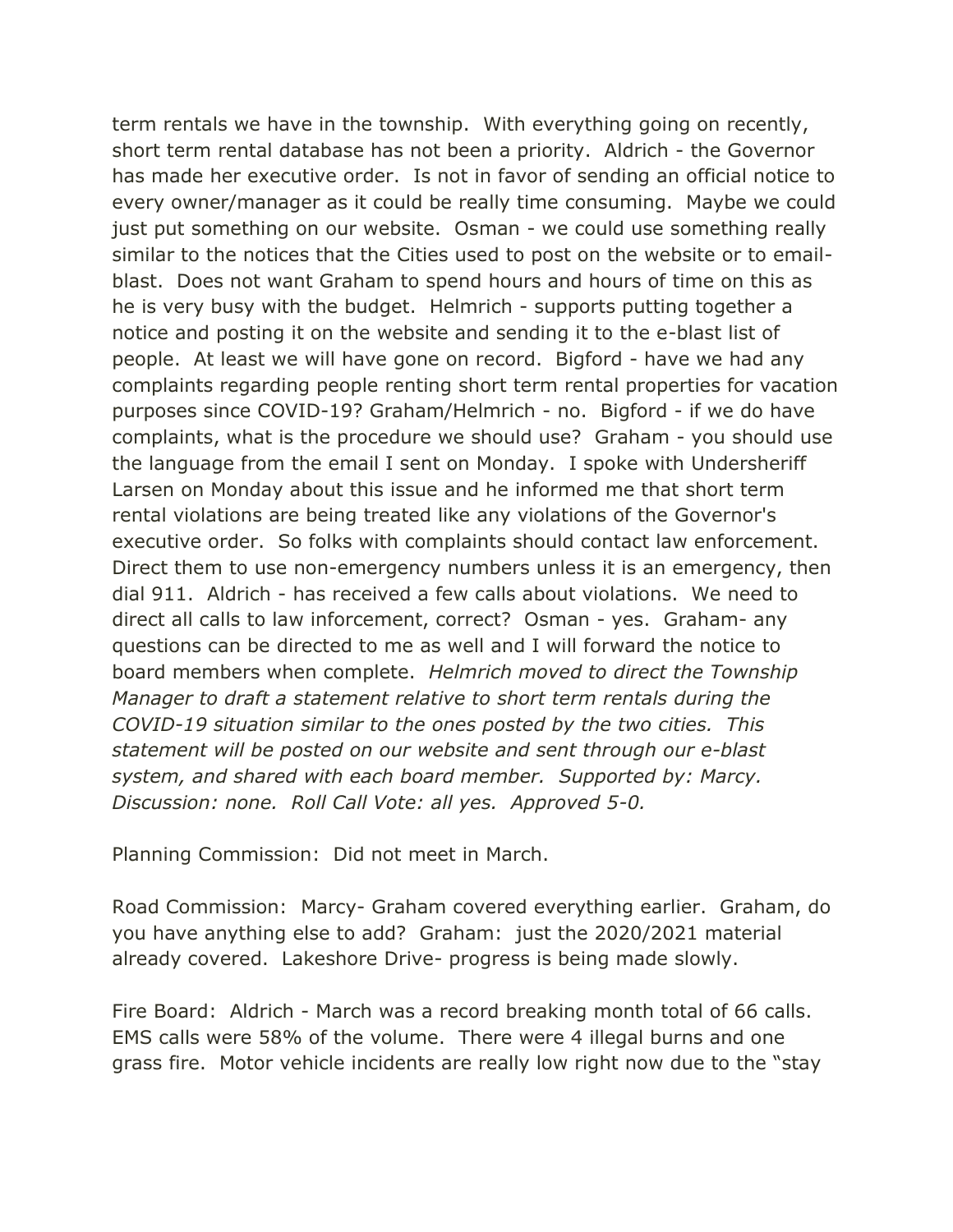at home" executive order. There was a big accident where a semi crossed 4 lanes of traffic and came to rest at Shultz Park.

Parks Commission: Graham (speaking on behalf of Jim Searing, Commission Chair) - Sundown park is still closed. The Old Allegan Road sidewalk project was started but is now on hold due to its non essential nature. Township parks are open, but are not being disinfected. The Parks Commission has many ideas for improvements in the future.

Kalamazoo Lake Water and Sewer Authority - no report

Emergency Services Committee - Graham (speaking on behalf of Schippa, the township's committee representative)- The township has now received invoices from AMR back to August. Communication with Life Ambulance continues regarding a proposal.

## Open Board Report

Marcy - most people are following the "stay at home" order and is glad to see it. Helmrich - thanked Graham for being so quick in setting up the virtual meeting platform. Things could not have gone better. Osman thanked Graham for making the Zoom meeting go so smoothly.

Manager's Report: 2020 Township Board Goals Q1 Progress updateincluded in the packet is the 2020 Progress Tracker to demonstrate the progress accomplished during the first quarter of 2020. Explained how to read the chart. Also included in the packet is a Master Projects List as well as the 2020 Township Board Goals document. Is pleased to announce that we are on track on most of the goals as expected.

Fiscal Year 2019-2020 Q3 Budget Review - included in the packet is a revenue and expenditure report to see where we are tracking in the current budget year. Nothing in particular to point out, just a quarterly check in. COVID-19 update - the Governor is expected to extend the "stay home- stay safe" order in the coming days. When that occurs the township will issue an additional press release outlining how operations will continue or change. April ZBA and Planning meetings will be held electronically if necessary. The township is continuing to pay staff even if they are working reduced hours or from home. This will be reevaluated after the April 30 deadline that I created. Staff are working remotely the best that they can to provide